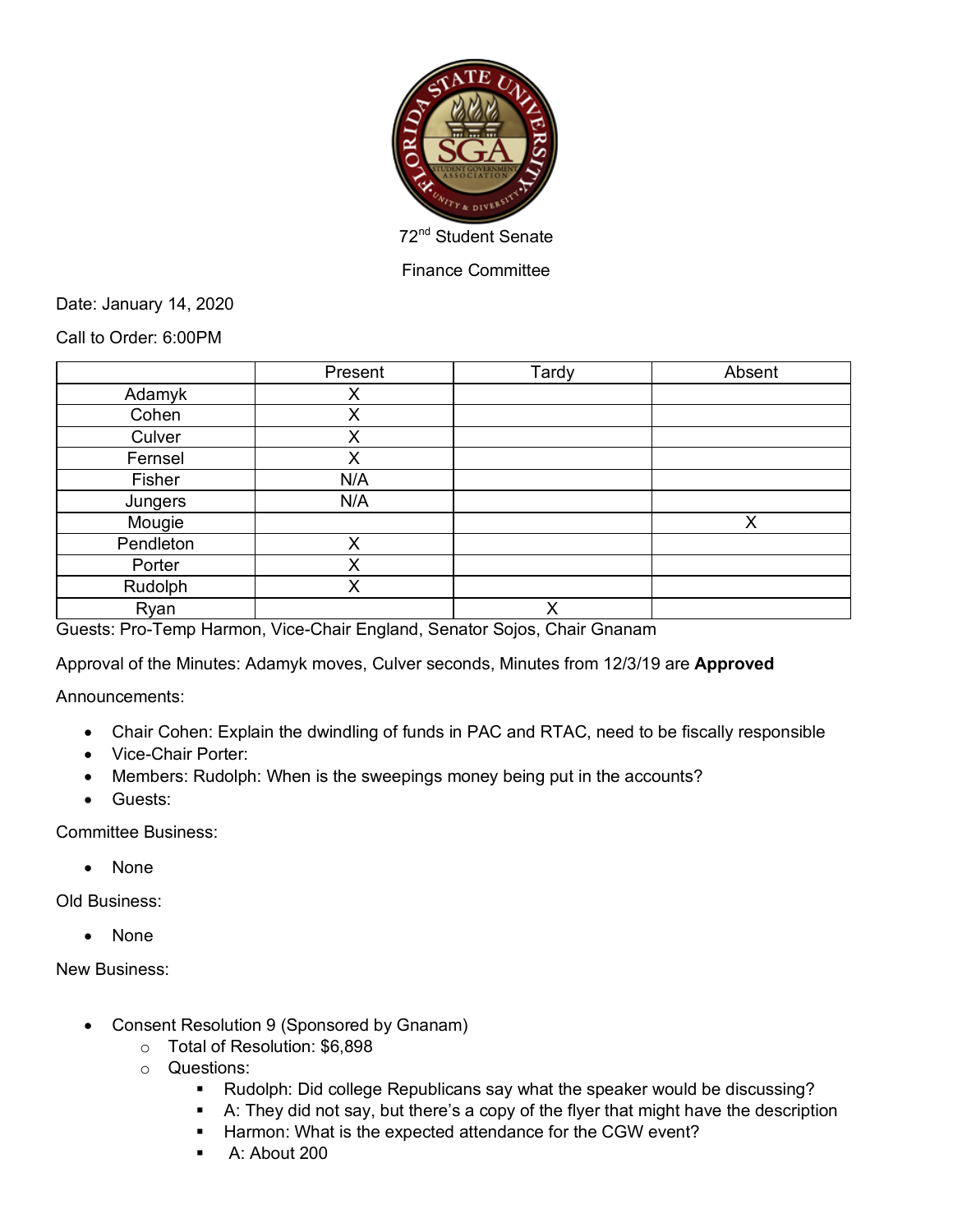Adamyk moves to allow a non-senator to speak, Rudolph seconds, CGW director says that the event is free and open to FSU students

- $\circ$  Motion to Approve & Second: Rudolph motions to pass, Pendleton seconds
- o Resolution does **Pass**

**Cohen** turns chair over to **Porter**

- Consent Resolution 8 (Sponsored by Murcia & Cohen)
	- o Total of Resolution: \$16,030
	- o Questions:
		- § Adamyk: Saxophone association was funded \$1842, were they aware they passed it with taxes and fees included?
		- A: They were aware.
		- § Culver: Alpha Mu Alpha, students were funded 70 dollars a head, yet non student members were funded 100, could we move to amend this?
		- A: We can look into it once we reach the amending/debate process.
	- $\circ$  Adamyk: Point of information, were we violating statutes through their estimated driving amount?
	- o Adamyk moves to let non committee member speak, Culver seconds. Vice-chair England asks a question: Do AMA allow anyone to join? It seems like they does not accept the entire student body open to everyone?
		- A: they stated in their application is to promote camaraderie within their own major.
	- o Motion to Approve & Second: Culver moves to approve, Pendleton seconds, Adamyk objects.
	- o Enter deliberative roundtable.
		- § Culver moves to amend to zero fund Alpha Mu Alpha, Fernsel seconds, sponsor finds amendment friendly, Alpha Mu Alpha is **zero funded**.
		- § Adamyk moves to amend Turning Point to \$1800 to travel expense and \$0 in the category of lodging. Fernsel seconds Sponsor finds amendment friendly, amendment **passes**.
		- Culver moves to amend Saxophone association to \$385 in registration, zero fund travel expense, to \$1615 in lodging. Rudolph seconds, Sponsor finds amendment friendly, amendment **passes**.
		- § Adamyk: How were the members of Alpha Mu Alpha chosen to go on this trip?
			- A: Members had to be dedicated to the major and organization to attend, active participation was defined by paying dues among other activities.
		- § Culver moves to amend MAPS registration fee down to \$2000. Rudolph seconds. Sponsor finds amendment friendly, amendment **passes**.
		- Cohen: We are now down to \$12,285 for the total resolution.
		- Adamyk: Point of Information, MAPS planned for 12 members but later state they want up to 20 travelers?
			- A: They were trying to estimate incase they had any new members or people interested in travelling.
			- Q: how did they come down to \$2500?
			- A: just because it is a simple and easy amount.
			- Q: How much is registration per person?
			- A: \$230 per person.
		- Culver: Can anyone join progressive black men?
			- A: yes, anyone can join the RSO and do activities with them.
		- Cohen: Funded MAPS for registration just so we could give them an amount since they did a lot of fundraising.
		- Culver moves to amend Progressive Black Men down to \$1000 in lodging Adamyk seconds, sponsor finds amendment friendly, amendment **passes**.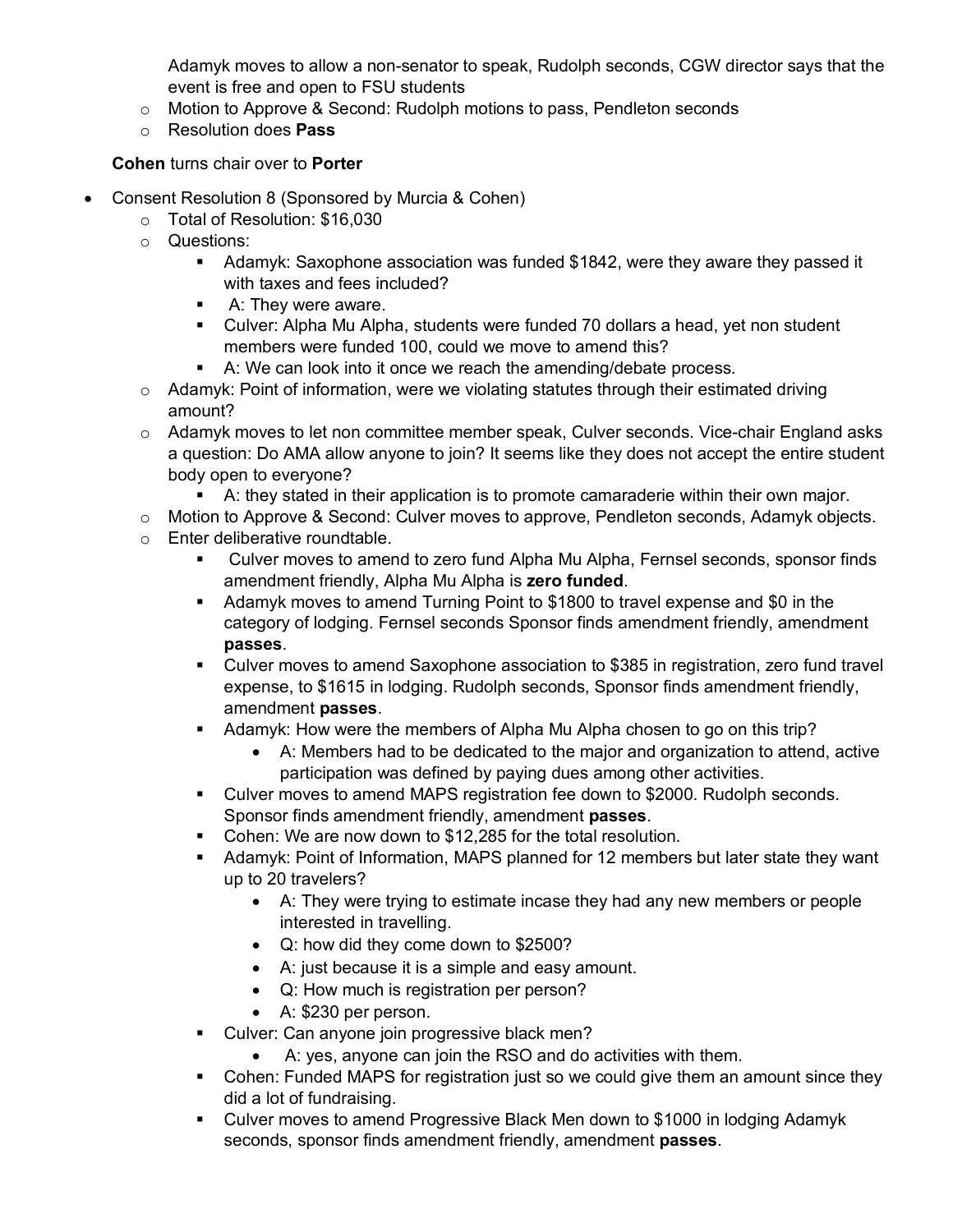- § Culver moves to amend Sistuhs down to 1000 in travel expense, Adamyk seconds, sponsor finds amendment friendly, amendment **passes**.
- § Adamyk: When does early and late registration end for MAPS?
	- A: Early bird registration has ended, the regular registration period ends in March.
- Adamyk moves to zero fund FMA in category of travel expense, Culver seconds, Sponsor finds amendment friendly, amendment **passes**.
- Cohen: The resolution is now at \$9200
- § Adamyk moves to remand MAPS back to RTAC, Culver seconds, no objections, MAPS is **remanded back to RTAC**
- § Gnanam: Professional fraternities do not really have a rush week, more of an interest week, where we could hear about their event.
- Culver moves to zero fund Phi Delta Epsilon, Ryan seconds, sponsor does not find amendment friendly, enter debate.
	- Culver: We just had a round table and we need to save money, this doesn't benefit everyone so we should zero fund them.
	- Questions
		- o None
	- Pro
		- o None
	- Con
		- $\circ$  Cohen: it is a valuable trip and we don't want to zero fund anything we cannot prove is a statute violation.
	- Harmon: Point of Clarification, this further states that this will help
	- Vote:
		- o Yea: Adymyk, culver, fernsel, Pendleton, ryan
		- o No: Cohen
		- o Abstain: Rudolph
	- Amendment does **Pass**
- o Adamyk moves to call the question, Pendleton seconds.
- $\circ$  Cohen: Thank you for taking this seriously, though they will be upset with us tomorrow, please stand up and support yourselves for having to do this. We don't really have much of a choice for the rest of this. There will be angry representatives tomorrow and we need to work with the budget we have and to argue it forward.
- o Final Vote:
	- § Yea: Adymyk, culver, fernsel, Pendleton, Rudolph, ryan,
	- $\blacksquare$  No:
	- Abstain: cohen
- o Resolution does **Pass**

## **Porter** turns chair over to **Cohen**

Adamyk: This resolution was in violation of Statutes, particularly 807.6.i.1, which prohibits resolutions that allocate more funds than available in the account.

- Bill 8 (Sponsored by England)
	- $\circ$  England: Most positions need a 2/3 vote to remove the occupant of that position, and it is unnecessary to require a 4/5 vote to remove a PAC or RTAC chair, the threshold should be the same as other positions
	- $\circ$  Adamyk: Is there any reason 4/5 vote was originally implemented?
	- $\circ$  A: Not to my knowledge, it has been in statutes for as long as I am aware